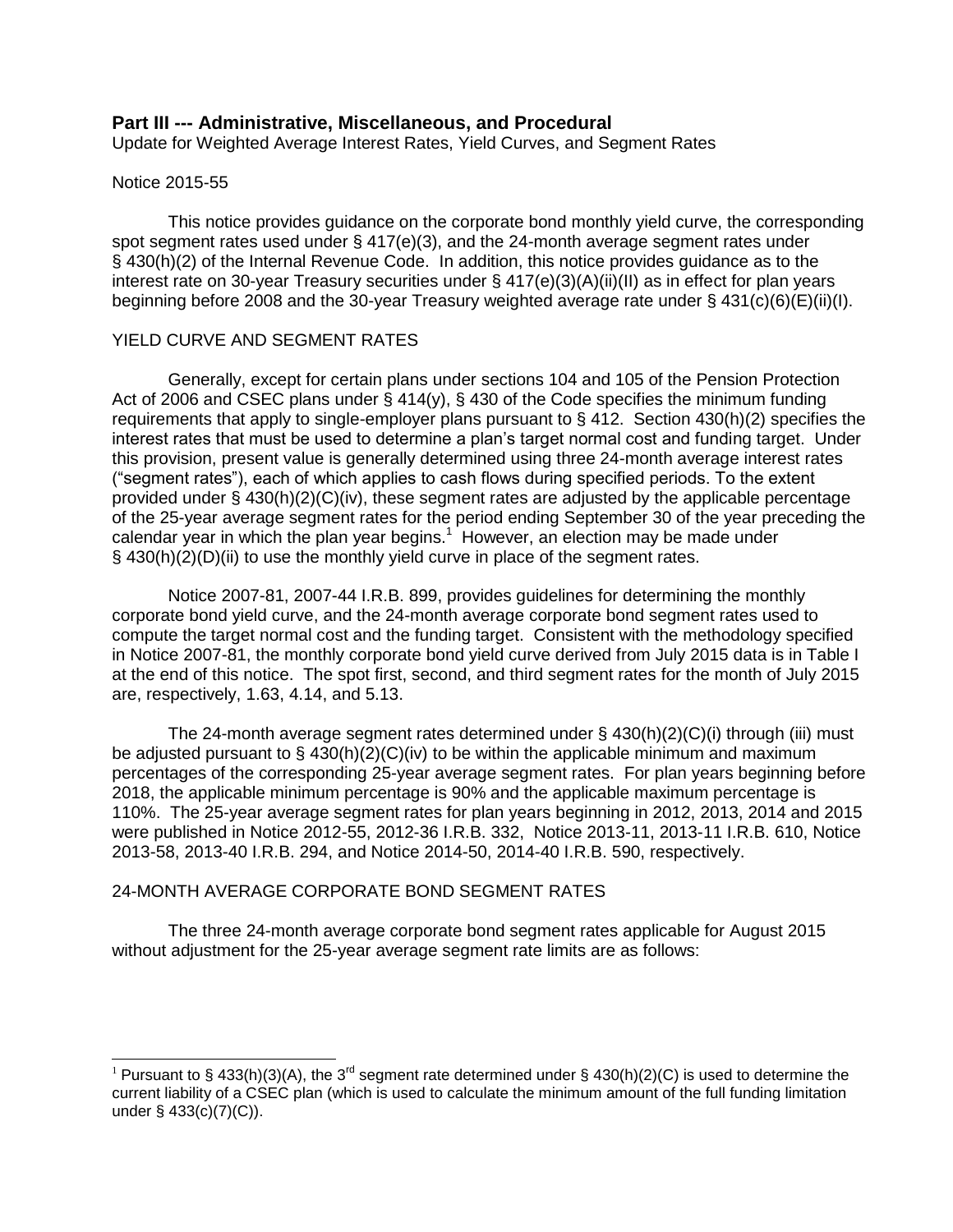| Applicable  | First   | Second  | Third   |  |  |  |
|-------------|---------|---------|---------|--|--|--|
| Month       | Segment | Segment | Segment |  |  |  |
| August 2015 | .32     | 4.06    | 5.09    |  |  |  |

Based on § 430(h)(2)(C)(iv), the 24-month averages applicable for August 2015 adjusted to be within the applicable minimum and maximum percentages of the corresponding 25-year average segment rates, are as follows:

| <b>For Plan</b><br>Years |        |                         | <b>Adjusted 24-Month Average Segment</b><br><b>Rates, Based on the HATFA</b><br><b>Applicable Percentage of 25-Year</b><br><b>Average Rates</b> |                |                |  |  |  |
|--------------------------|--------|-------------------------|-------------------------------------------------------------------------------------------------------------------------------------------------|----------------|----------------|--|--|--|
| <b>Beginning In</b>      |        |                         | <b>First</b>                                                                                                                                    | <b>Second</b>  | <b>Third</b>   |  |  |  |
|                          |        | <b>Applicable Month</b> | <b>Segment</b>                                                                                                                                  | <b>Segment</b> | <b>Segment</b> |  |  |  |
| 2014                     | August | 2015                    | 4.99                                                                                                                                            | 6.32           | 6.99           |  |  |  |
|                          |        |                         |                                                                                                                                                 |                |                |  |  |  |
| 2015                     | August | 2015                    | 4.72                                                                                                                                            | 6.11           | 6.81           |  |  |  |

# 30-YEAR TREASURY SECURITIES INTEREST RATES

Generally for plan years beginning after 2007, § 431 specifies the minimum funding requirements that apply to multiemployer plans pursuant to § 412. Section 431(c)(6)(B) specifies a minimum amount for the full-funding limitation described in § 431(c)(6)(A), based on the plan's current liability. Section 431(c)(6)(E)(ii)(I) provides that the interest rate used to calculate current liability for this purpose must be no more than 5 percent above and no more than 10 percent below the weighted average of the rates of interest on 30-year Treasury securities during the four-year period ending on the last day before the beginning of the plan year. Notice 88-73, 1988-2 C.B. 383, provides guidelines for determining the weighted average interest rate. The rate of interest on 30-year Treasury securities for July 2015 is 3.07 percent. The Service determined this rate as the average of the daily determinations of yield on the 30-year Treasury bond maturing in May 2045. For plan years beginning in the month shown below, the weighted average of the rates of interest on 30-year Treasury securities and the permissible range of rate used to calculate current liability are as follows: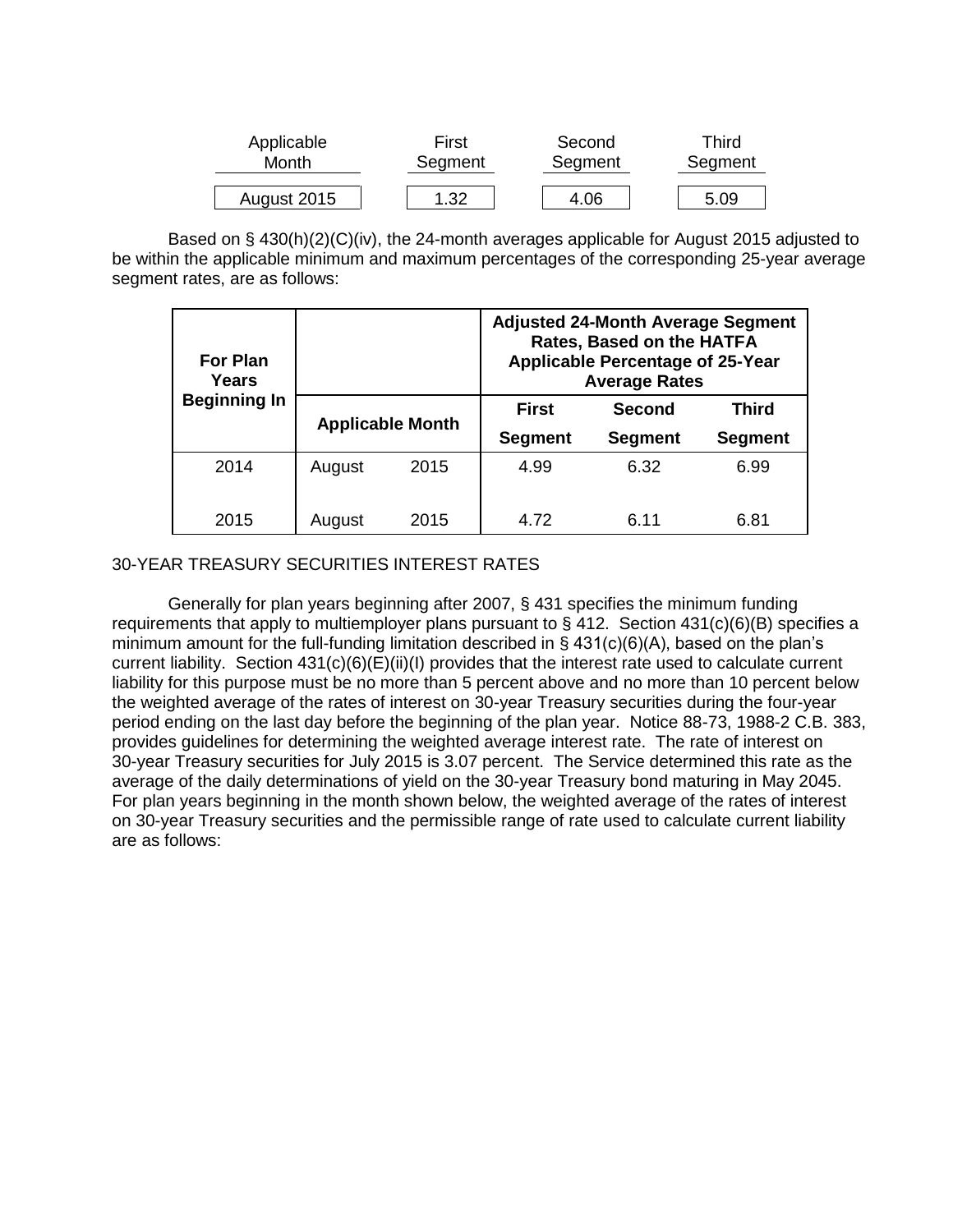

# MINIMUM PRESENT VALUE SEGMENT RATES

In general, the applicable interest rates under § 417(e)(3)(D) are segment rates computed without regard to a 24-month average. Notice 2007-81 provides guidelines for determining the minimum present value segment rates. Pursuant to that notice, the minimum present value segment rates determined for July 2015 are as follows:

| First   | Second  | Third   |
|---------|---------|---------|
| Segment | Segment | Segment |
| 1.63    | 1 1 4   | 5.13    |

## DRAFTING INFORMATION

The principal author of this notice is Tom Morgan of the Office of the Associate Chief Counsel (Tax Exempt and Government Entities). However, other personnel from the IRS participated in the development of this guidance. For further information regarding this notice, contact Mr. Morgan at 202-317-8719 or Tony Montanaro at 202-317-8698 (not toll-free calls).